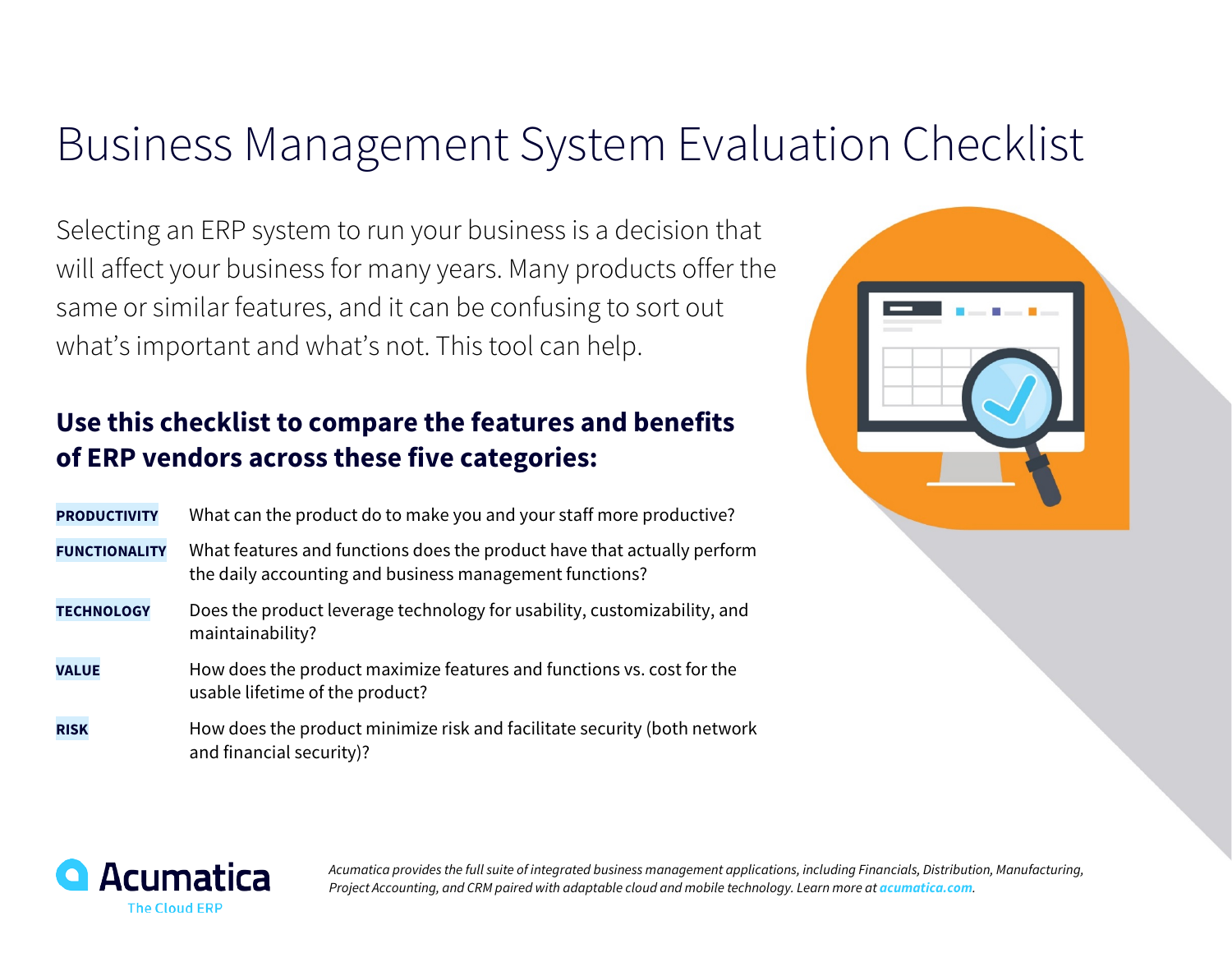| <b>Category</b>                  | <b>Feature</b>                                  | <b>Benefit</b>                                                                                                                                                 | <b>Priority</b> | <b>Acumatica</b> | Vendor #2 | Vendor #3 |
|----------------------------------|-------------------------------------------------|----------------------------------------------------------------------------------------------------------------------------------------------------------------|-----------------|------------------|-----------|-----------|
| <b>CATEGORY // PRODUCTIVITY</b>  |                                                 |                                                                                                                                                                |                 |                  |           |           |
| PRODUCTIVITY                     | Intuitive                                       | Easy to learn and use.                                                                                                                                         |                 | $\checkmark$     |           |           |
| PRODUCTIVITY                     | True universal<br>availability                  | Access to system from any device, anytime, anywhere to<br>facilitate staff working from home, late/weekend shifts, and field<br>personnel.                     |                 |                  |           |           |
| <b>PRODUCTIVITY</b>              | Multi-language                                  | Work in the language that best fits you. Print documents (like<br>invoices) in the language of your customer.                                                  |                 |                  |           |           |
| <b>PRODUCTIVITY</b>              | Multi-currency                                  | Work in any currency and convert as needed.                                                                                                                    |                 |                  |           |           |
| <b>PRODUCTIVITY</b>              | Workflow                                        | Automate business processes, approvals, and notifications.                                                                                                     |                 |                  |           |           |
| <b>PRODUCTIVITY</b>              | Wiki's                                          | Share information and company documents among any<br>combination of teams, departments, and external users.                                                    |                 |                  |           |           |
| <b>PRODUCTIVITY</b>              | Document Management                             | Make documents accessible to all key personnel.                                                                                                                |                 |                  |           |           |
| <b>PRODUCTIVITY</b>              | Single database                                 | Single version of the truth. No need to maintain integrations<br>between applications.                                                                         |                 |                  |           |           |
| <b>PRODUCTIVITY</b>              | Better, quicker decisions<br>and fewer mistakes | Comprehensive reporting to make informed decisions without<br>the guesswork.                                                                                   |                 |                  |           |           |
| <b>CATEGORY // FUNCTIONALITY</b> |                                                 |                                                                                                                                                                |                 |                  |           |           |
| <b>FUNCTIONALITY</b>             | <b>Multi Entity</b>                             | Support multi-company, multi-warehouse, and international<br>companies, including financial consolidations, intercompany<br>eliminations, and reconciliations. |                 |                  |           |           |
| <b>FUNCTIONALITY</b>             | <b>Financial Management</b>                     | Support standard accounting functions, including General<br>Ledger, Accounts Payable, Accounts Receivable, Cash<br>Management, Tax management, and more.       |                 |                  |           |           |
| <b>FUNCTIONALITY</b>             | Quote-to-Cash                                   | Create quotes, convert to sales order, check inventory<br>availability, perform credit check, pick, ship, invoice, and collect<br>payment.                     |                 |                  |           |           |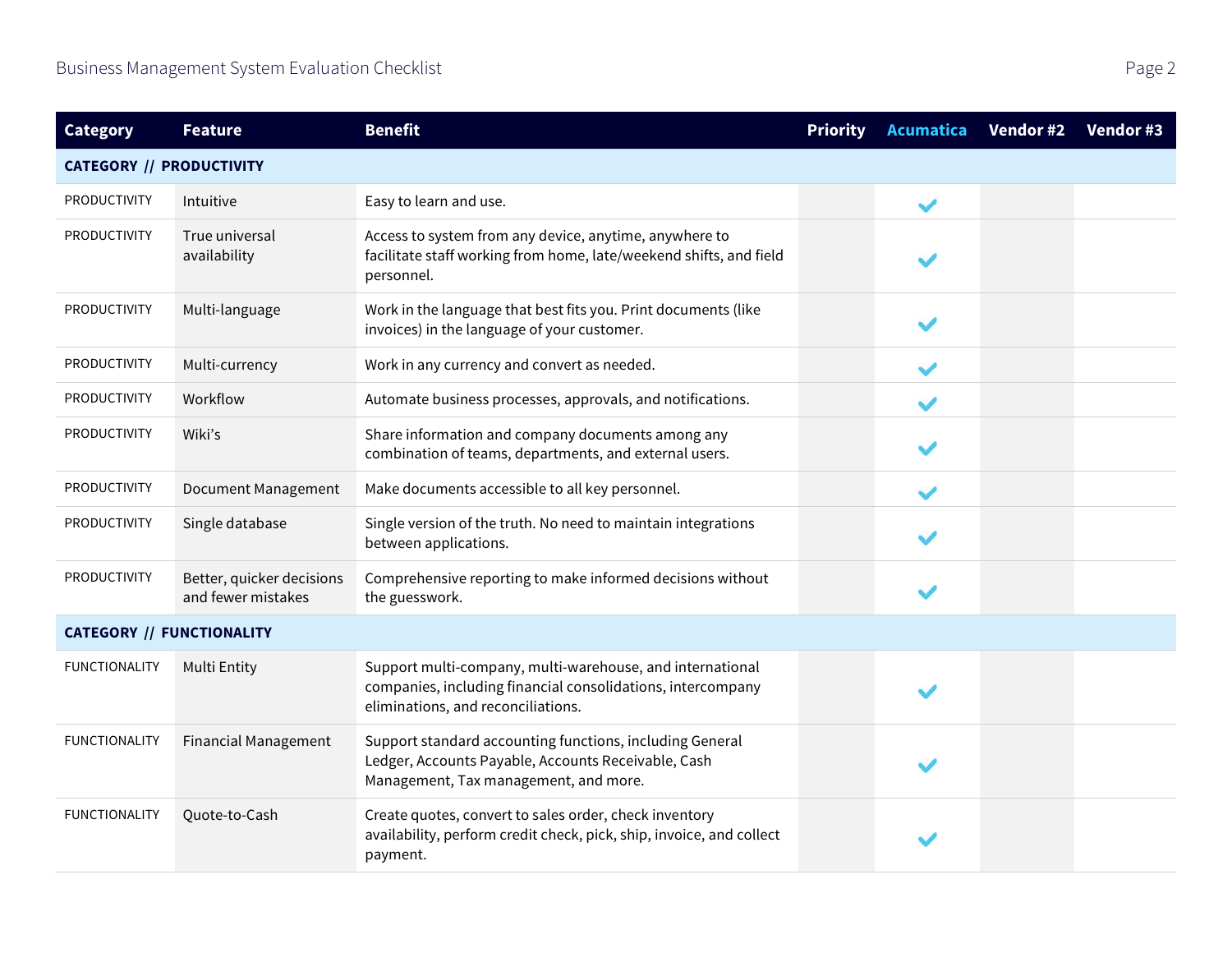| <b>Category</b>               | <b>Feature</b>                                                        | <b>Benefit</b>                                                                                                                                                                                                                                   | <b>Priority</b> | <b>Acumatica</b> | Vendor #2 | Vendor #3 |  |
|-------------------------------|-----------------------------------------------------------------------|--------------------------------------------------------------------------------------------------------------------------------------------------------------------------------------------------------------------------------------------------|-----------------|------------------|-----------|-----------|--|
| <b>FUNCTIONALITY</b>          | Procure-to-pay                                                        | Create requisitions, obtain approvals, convert to purchase order,<br>receive inventory, receive invoice, match and pay.                                                                                                                          |                 |                  |           |           |  |
| <b>FUNCTIONALITY</b>          | Industry support                                                      | Support specific industries including Services (Professional,<br>Business, Repair, and Field), Wholesale Distribution (Durable and<br>Nondurable), Discrete Manufacturing (MTS, MTO, ETO, and<br>Batch), and Retail (online and brick & mortar). |                 |                  |           |           |  |
| <b>FUNCTIONALITY</b>          | Strong third-party<br>software support to<br>extend product functions | Access to library of enhancements available to extend the<br>functionality of the product to meet your unique business needs.                                                                                                                    |                 |                  |           |           |  |
| <b>FUNCTIONALITY</b>          | CRM combined with ERP                                                 | Share a single database between ERP and CRM - no need to<br>synchronize two databases with the same information.                                                                                                                                 |                 |                  |           |           |  |
| <b>FUNCTIONALITY</b>          | <b>Integrated Business</b><br>Intelligence                            | Go beyond spreadsheets and use integrated BI to understand<br>what the financial and customer data is really telling you so you<br>can make informed, actionable decisions.                                                                      |                 |                  |           |           |  |
| <b>FUNCTIONALITY</b>          | Integrated eCommerce                                                  | Link online orders to your ERP and CRM. Track all sales, manage<br>inventory in real time, collect the correct sales tax for multi-state<br>sales, and more.                                                                                     |                 |                  |           |           |  |
| <b>CATEGORY // TECHNOLOGY</b> |                                                                       |                                                                                                                                                                                                                                                  |                 |                  |           |           |  |
| <b>TECHNOLOGY</b>             | True cloud                                                            | All functionality is accessible through the internet using a<br>standard browser without the need for any software installation<br>on the user's device. No additional software licensing required.                                              |                 |                  |           |           |  |
| <b>TECHNOLOGY</b>             | Responsive design                                                     | View and interact with every page of the application on any<br>device with a minimum of resizing, panning, or scrolling.                                                                                                                         |                 |                  |           |           |  |
| <b>TECHNOLOGY</b>             | User interface                                                        | Modern look and feel. Customize screens and dashboards. Easy<br>access to tasks with minimal clicks and intuitive workflow.                                                                                                                      |                 |                  |           |           |  |
| <b>TECHNOLOGY</b>             | Customizable and<br>flexible                                          | Ability to modify and customize business logic to meet your<br>company's unique requirements.                                                                                                                                                    |                 |                  |           |           |  |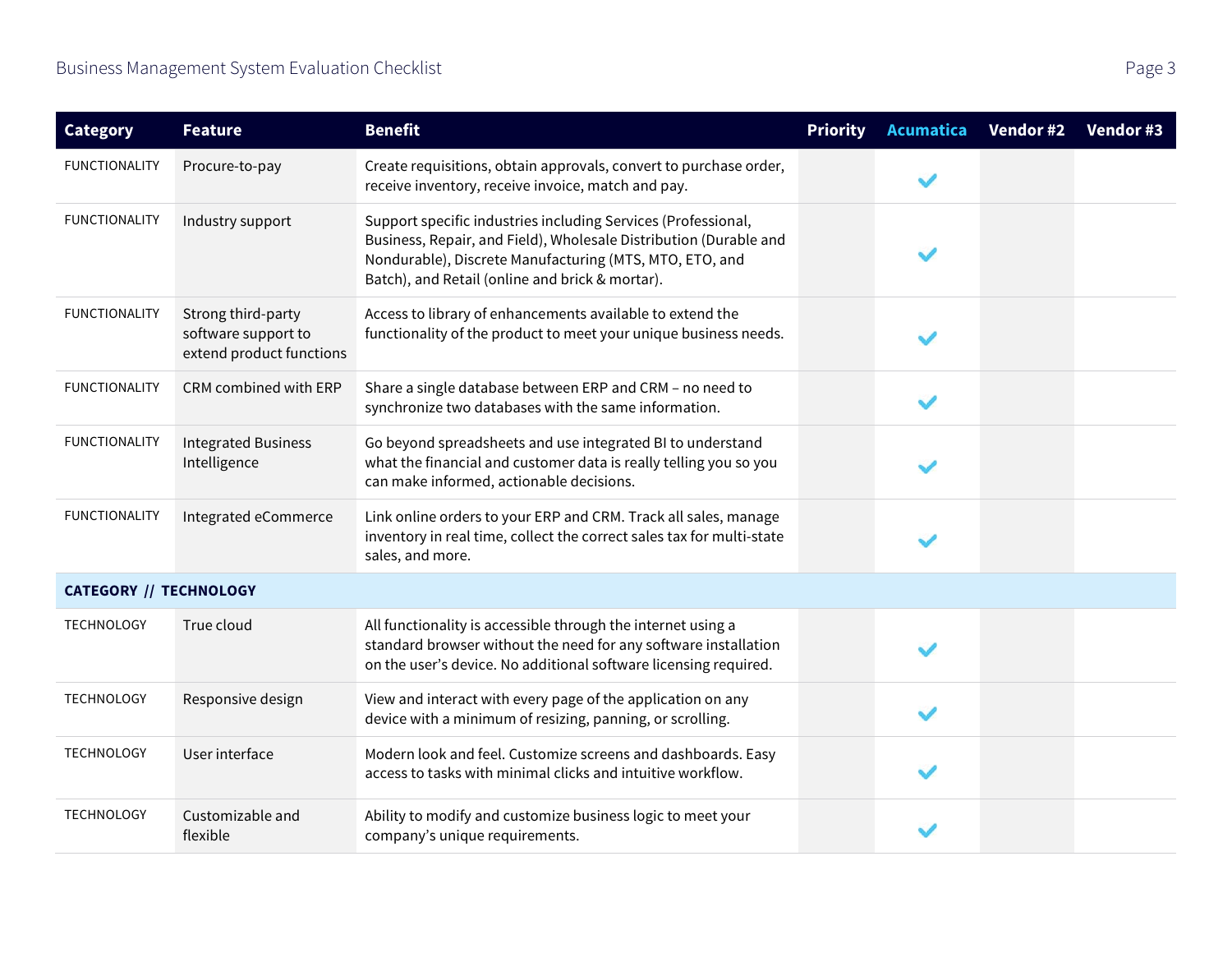| <b>Category</b>          | <b>Feature</b>                                          | <b>Benefit</b>                                                                                                                                                                                                                                                                                                                                                                                                                   | <b>Priority</b> | <b>Acumatica</b> | Vendor #2 | Vendor #3 |
|--------------------------|---------------------------------------------------------|----------------------------------------------------------------------------------------------------------------------------------------------------------------------------------------------------------------------------------------------------------------------------------------------------------------------------------------------------------------------------------------------------------------------------------|-----------------|------------------|-----------|-----------|
| <b>TECHNOLOGY</b>        | <b>Customization using</b><br>industry standard tools   | Perform customizations using industry standard tools and<br>programming languages without requiring the use of proprietary<br>languages or compilers.                                                                                                                                                                                                                                                                            |                 |                  |           |           |
| <b>TECHNOLOGY</b>        | Full relational database                                | All system data stored in a relational SQL database. Query data<br>for reporting, BI, financial statements, audits, and more.                                                                                                                                                                                                                                                                                                    |                 |                  |           |           |
| TECHNOLOGY               | Database export                                         | Access and export relational versions of all data for reporting,<br>backup, and transfer.                                                                                                                                                                                                                                                                                                                                        |                 |                  |           |           |
| <b>TECHNOLOGY</b>        | Upgrade on your<br>schedule                             | Ability to plan upgrades at dates and times that are convenient<br>to you and your company - not the ERP vendor.                                                                                                                                                                                                                                                                                                                 |                 |                  |           |           |
| <b>TECHNOLOGY</b>        | Capable of moving to the<br>cloud when you are<br>ready | Not everyone wants to operate in the cloud. The product should<br>support both on premise and cloud deployments, and let you<br>switch deployment models if and when you are ready.                                                                                                                                                                                                                                              |                 |                  |           |           |
| <b>CATEGORY // VALUE</b> |                                                         |                                                                                                                                                                                                                                                                                                                                                                                                                                  |                 |                  |           |           |
| <b>VALUE</b>             | Low Total Cost of<br>Ownership (TCO)                    | Reduce the total cost of ownership over the foreseeable lifetime<br>of the product (at a minimum 3-5 years), including licensing,<br>support, hardware, upgrade, and hosting costs. Be sure to add<br>the cost of additional products required to run the system (web<br>server, eCommerce platform, database server, collaboration<br>tools, CRM, etc.), which includes all required hardware, licensing,<br>and support costs. |                 |                  |           |           |
| VALUE                    | Scale as you grow                                       | Ability to accommodate heavier volumes, more resources, and<br>more users as your business grows. Pay only for what you use.<br>Add more resources when you need them.                                                                                                                                                                                                                                                           |                 |                  |           |           |
| <b>VALUE</b>             | Flexible licensing options                              | Offers subscription or perpetual licensing (depreciable capital<br>expense versus an ongoing operating expense).                                                                                                                                                                                                                                                                                                                 |                 |                  |           |           |
| <b>VALUE</b>             | Multiple deployment<br>options                          | Deployment methods allow on premise in your facility, private<br>cloud of your choice, or our public cloud using Amazon Web<br>Services (AWS).                                                                                                                                                                                                                                                                                   |                 |                  |           |           |